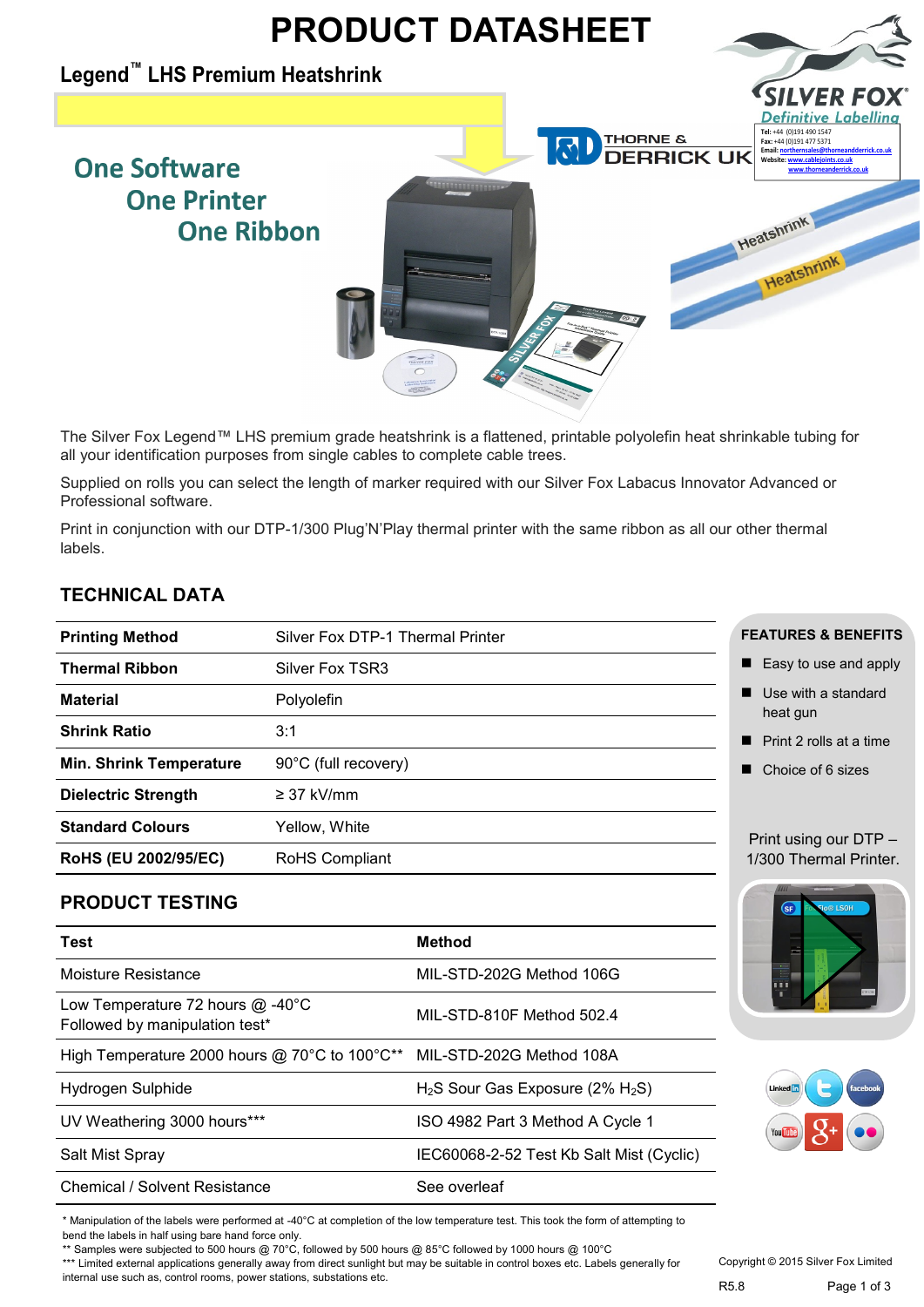# **PRODUCT DATASHEET**

## **Legend™ [LHS Premium Heatshrink](http://www.silverfox.co.uk/store/labelling-solutions/cable-labels/heatshrink/standard.aspx)**



Heatshrink

# **One Software One Printer One Ribbon**



## **PRODUCT TESTING**

#### **Chemical/Solvent Resistance:**

Samples of Silver Fox Legend™ LHS Heatshrink labels were printed\* with Silver Fox DTP-1 thermal printer and TSR3/300 thermal transfer ribbons. Samples were then conditioned for 24 hours at room temperature. Testing\*\* consisted of 5 cycles of 10-minute immersions in the specified chemical/solvent followed by a 30 -minute recovery period. After the final immersion, the samples were then rubbed ten times with a cotton swab dipped in the test fluid. Visual observations on the print quality are listed in the table below.

| <b>Chemical/Solvent</b>           | <b>No Rub</b> | <b>After Rub</b>        |
|-----------------------------------|---------------|-------------------------|
| Methyl Ethyl Keytone (MEK)        | No Effect     | Loss of Density         |
| <b>Isopropyl Alcohol</b>          | No Effect     | No Effect               |
| Toluene                           | No Effect     | <b>Complete Removal</b> |
| Jet Fuel                          | No Effect     | No Effect               |
| <b>Diesel</b>                     | No Effect     | No Effect               |
| Petrol (UK)                       | No Effect     | Complete Removal        |
| SAE 30 Oil                        | No Effect     | No Effect               |
| De-ionised Water                  | No Effect     | No Effect               |
| 3% Alconox <sup>®</sup> Detergent | No Effect     | No Effect               |
| 10% Hydrochloric Acid             | No Effect     | No Effect               |
| 10% NaCl Salt Solution            | No Effect     | No Effect               |
| <b>Mineral Spirits</b>            | No Effect     | No Effect               |
| <b>Alcohol Mix</b>                | No Effect     | Loss of Density         |
| 10% Sodium Hydroxide Solution     | No Effect     | No Effect               |
| DOT 4 Brake Fluid                 | No Effect     | Complete Removal        |
| Mineralised Methylated Spirit     | No Effect     | No Effect               |
| Ethylene Glycol                   | No Effect     | No Effect               |
| <b>WD-40</b>                      | No Effect     | Loss of Density         |
| <b>Turpentine Substitute</b>      | No Effect     | Loss of Density         |
|                                   |               |                         |



Get the most from your heatshrink by printing only the length of label you require. You can even produce idents for both ends of a wire at the same time using the unique cross ferrule functionality from our Professional software and our Plug'N'Play thermal printer.